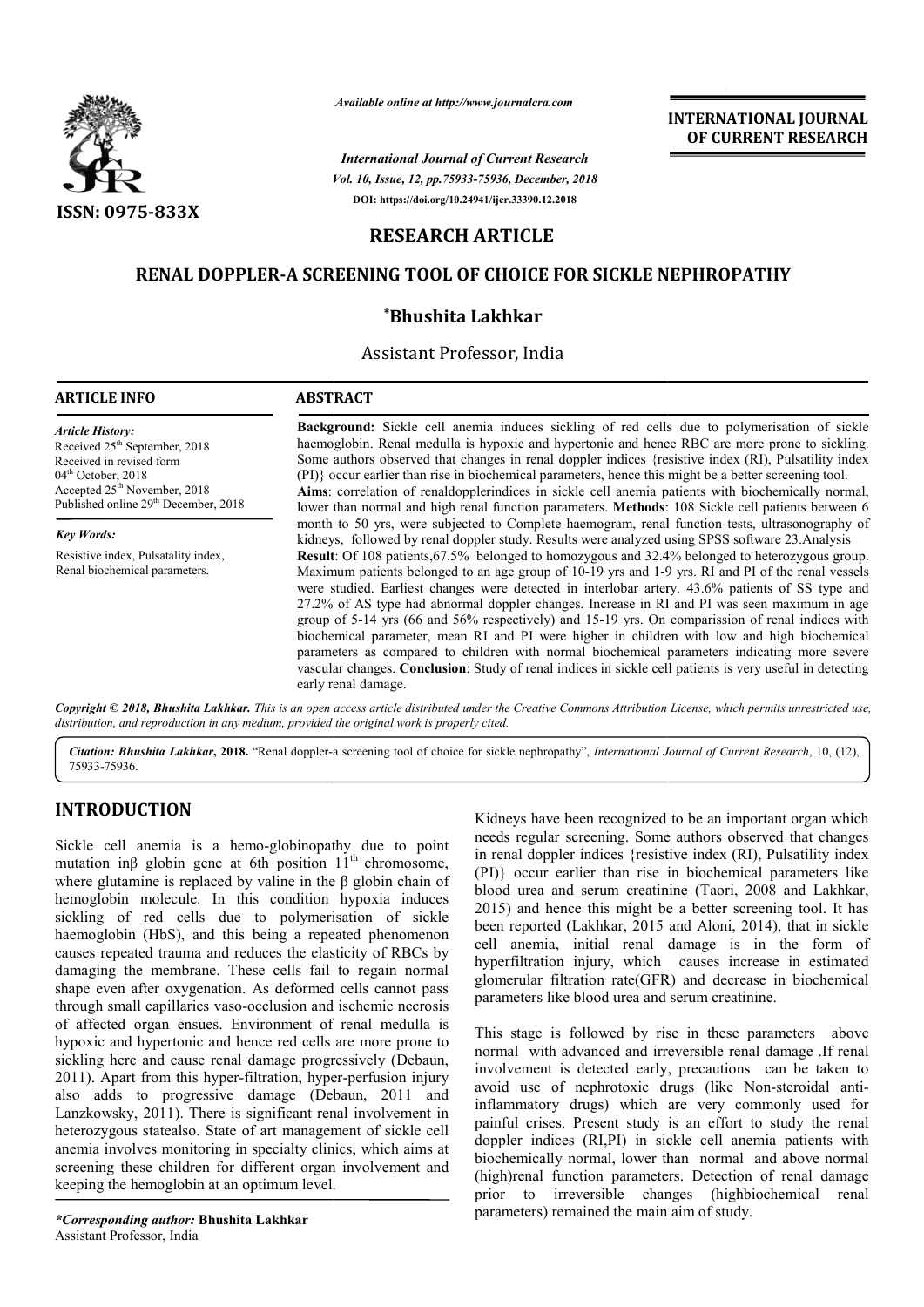### **METHODS AND MATERIALS**

**Study settings:** This prospective, cross sectional, observational study was conducted in the department of radio-diagnosis Acharya Vinoba Bhave rural hospital Wardha, Maharashtra.

**Ethical clearance:** was obtained from institutional ethical committee of a University in Sawangi (m) Wardha.

**Study Period**: Over 2 yrs, 108children with Sickle cell anemia were recruited.

#### **METHODOLOGY**

**Selection criteria**: Patients between 6 month to 50 yrs, diagnosed as sickle cell anemia (both homozygous and heterozygous) by Sickling test and hemoglobin electrophoresis were included. While recruiting homozygous patients it was made sure that patients were in steady state (asymptomatic for at least 2 weeks). These patients were registered cases in the sickle cell clinic run by the hospital. Patients having renal anomalies or without parental consent were excluded from the study. Demographic details of patients, presenting symptoms, signs, history of crises and blood transfusions were entered in a pretested, pre-validated proforma. Complete haemogram, renal function tests (Blood Urea and serum Creatinine), ultrasonography of kidneys were performed, which was followed by renal Doppler study. The results of investigations were compared with age specific norms (Debaun, 2011 and Lanzkowsky, 2011).

**Ultrasound of kidney:** All the patients were scanned by B mode Ultrasound with colour doppler ultrasound unit. A sector probe of frequency 3-5 MHz was used to evaluate abdominal organs and a linear probe of frequency 7-12 MHz was used to study the echo texture of various organs including kidneys in detail. Since the main pathophyiology in sickle cell disease occurs as a result of vascular obstruction by sickled red cells, the patency and resistance of renal vascular tree was evaluated with an ultrasound colourdoppler.

**Renal doppler technique**: Doppler sonography was performed on a colourdoppler ultrasound unit, Philips 11HdXE using a 3-5 MHz sector probe. The patients were examined in supine position, left lateral decubitus position for right kidney and right lateral decubitus position for left kidney. Doppler sonography was performed using non compression techniques and the waveforms were obtained from the main renal, segmental and inter-lobar arteries. Doppler parameters recorded were, resistive index (RI), pulsatility index (PI) and systolic/diastolic ratio(S/D).Three readings from each of the arteries in upper pole, mid pole and lower pole was taken and their average values were recorded. Renal dopplerresistive Index (RI) >0.7 and Pulsatility Index (PI)>1.14 was considered abnormal (Tublin, 2003 and Chavhan, 2008). Results were analyzed using SPSS software 23.Analysis using student t test was performed while comparing the means and proportions. P Value of <.05 was considered significant.

#### **RESULTS**

In the present study total of 108patients were recruited, out of which 73 patients (67.5%) were of sickle cellanemia (homozygous pattern) and 35 patients (32.4%) were of sickle cell trait(heterozygous pattern).Maximum patients belonged to

the age groups of 10-19 yrs(39.8%) and 1-9yrs(37.9%) with the smallest number of patients in the age group of below 1yr and above 50yrs.Majority of patients were males (66.3%) and Male to Female ratio in our study was 2:1. Most patients presented with recurrent fever (63.8%), abdominal pain (47.2%) and recurrent joint pain (24%) during their previous visits. Symptoms were severe and common in homozygous patients, where as symptoms in heterozygous were nonspecific. During the recruitment patients were asymptomatic for at least two weeks. Most common crises were thrombotic crisis, mean rate of crises was 2/year, if age of patient was below 5 years and 5 /year between 5 to 15 years. After the age of 15 yrs crises became less common with crisis rate of around 1-2 /year. In the present study 38 patients (35.8%) had raised urea levels and 30 patients (28.3%) had raised creatinine level. Majority of patients (80%) having raised creatinine and urea values belonged to homozygous pattern. A group of homozygous patients(28 patients, 39%) and also heterozygous (4 patients,13%) had lower than normal serum creatinine. Few children in both groups(10%)also showed same trend with urea. These values mostly indicate hyper filtration. High Creatinine and urea levels were more common after 10 yrs, low values were common after 5yrs (Urea  $\leq 5$ yrs 24+/- 4.32, 5 to 10 yrs 22 +/- 3.8  $> 10$  yrs 35+/-9.49 mg/dl, creatinine < 5yrs (0.38+/-.08, 5 to 10yrs .22 +/- > 10 yrs 0.83+/- 0.27 mg/dl).This trend was seen in heterozygous patients also. Mean serum creatinine and urea level increased with age after 10 yrs. Renal ultra-sonography was found abnormal in 33(30%) patients in homozygous group and 4(5%) in hetero-zygous group. Most common findings were diffuse increase in echogenicity (58%) and small kidney (43%).Other findings included large kidney (20%), loss of corticomedullary differentiation (17%), cortical scarring (12%) and thin parenchyma (5%). One patient had medullary nephrocalcinosis also. Most patients (85%) with ultrasound changes had high biochemical renal functions.

**Renal Doppler:** Renal indices were measured from main renal artery, segmental artery and interlobar artery. Earliest detection of abnormality and highest values were observed in interlobar arteries, which was the best vessel to study .If only main renal artery was studied 34% patients were missed .If only segmental artery was studied 23% patients were missed. In any age group mean renal indices were highest in interlobar arteries ( $p<0.05$ ). Overall renal doppler study was abnormal in 48 patients (43.6%) in SS type and in 15 patients (27.2%) in AS type (p=<.05) making total of 63patients (58%) with abnormal values. Most common age group with high RI and PIwas 5 to 14 yrs(66% showed increased RI, 56%showed increased PI) followed by 15 to 19 yrs(55%showed increased RI and 54%showed increased PI).In age group below 1 yr, RI and PI were high but it is considered normal for this age group hence was ignored<sup>[7]</sup>. After the age of one year mean RI and PI values ,normally should come down to reach adult values, but in our patients it remained high. Mean RI value in the age group of 1 to 5 yrs was 0 .74,5 to 10yrs was 0.78 and above 10 yrs it was 0.82. Similar trend was seen with PI also(mean PI being 1.18 between 1 to 5 yrs,1.2 between 5-10 yrs and 1.21 above 10 yrs). Decrease inbiochemical parameters was described to be an early finding of renal damage in Sickle cell patients (Lakhkar, 2015 and Aloni, 2014). In the present study patients were divided into 3 groups based on high, low and normal biochemical parameters. PI and RI indices were compared in these groups. Mean PI and RI were higher in children with low biochemical parameters as compared to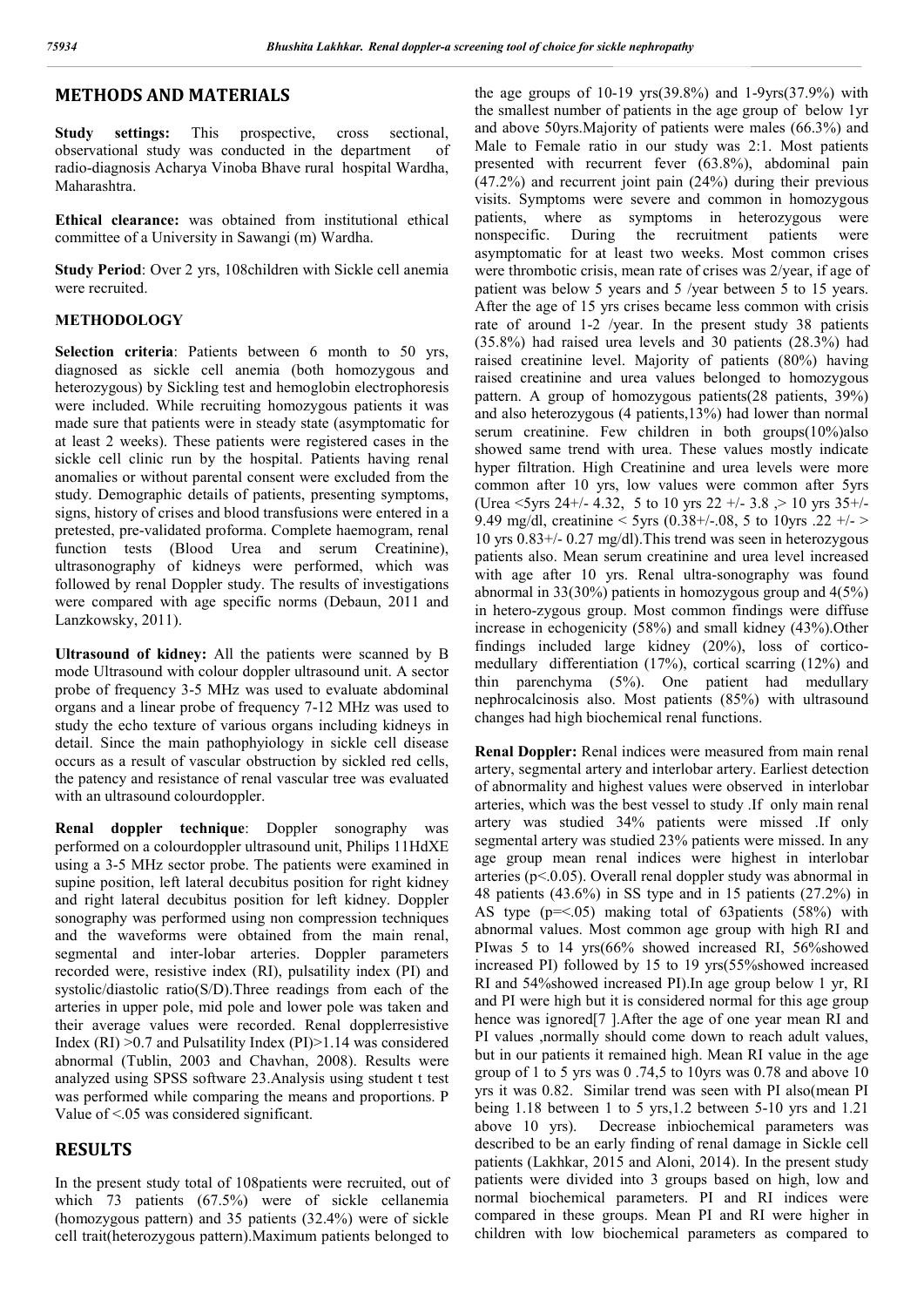children with normal biochemical parameters indicating more severe vascular changes. Both indices were highest in children with high biochemical parameters showing the correlation (Fig 1).



**Figure 1. Correlation of mean PI and RI with Biochemical parameters**

There were 38children with high biochemical parameters out of which 36 (95%)children had abnormal indices and 2(5%) had high normal indices,32 children had lower biochemical parameters of which20 (63%)had abnormal indices and 9 (28%) had high normal indices, among 38 children with normal parameters 7(18%) had abnormal indices 12 (32%) had high normal values (Fig. 2).



**Figure 2. Correlation of No. of patients with abnormal doppler values with biochemical parameters**



**Image 1. Interlobar artery showing raise resistive and pulsatility index**

These findings indicate that 27(25%) children could be diagnosed more when renal doppler indices are used to screen the children. Seven children (6%) with normal parameters and 20 (19%) children with lower than normal had abnormal indices and were detected before biochemical parameters became abnormally high.

#### **DISCUSSION**

Sickle cell anemia is very common in Vidarbhregion of Maharashtra and this area is popularly known as sickle belt. The tribal population in this area is highly affected (Colah, 2015). Wardha district occupies a part of this belt and Kamble etalobserved 5.7% (Kamble, 2000), of prevalence in hospitalized patients in this district. Similar situation exists in most hospitals in and around Wardha which includes our centre also. Frequently occurring crises leading to progressive organ involvement is common in sickle cell anemia. This clinical scenario necessitates regular monitoring for organ involvement to prolong the life and improve its quality in these children. Sickle cell specialty clinics are run by most government and other hospitals to take care of these children. Most of these clinics aim at optimising haemoglobin level by transfusions and protection from infections and crisis. Need for monitoring renal involvement has been recognized due to peculiar renal medullary environment making it prone for recurrent and progressive damage (Debaun, 2011). Monitoring using renal function test is invasive and it is late by the time these parameters are involved. As the damage in sickle cell anemia is due to vascular blockage and obstruction to the flow,use of renal doppler has been suggested (Taori, 2008; Chavhan, 2008 and Sarraf, 2009).

Renal damage in sickle cell anemia is progressive and increases with each renal crisis. The biochemical parametersofrenal function test has been compared during steady state and during crises (Lakhkar, 2015; Sarraf, 2009 and Guvenc, 2005). Significantly more children show abnormality during crisis than in steady state indicating some amount of recovery after crisis but the damage detected in steady state mostly persists (Lakhkar, 2015 and Sarraf, 2009). Hence in this study renal doppler study was carried out only in steady state. Study of estimated GFR and renal function tests in sickle cell anemia has been conducted by many authors (Lakhkar, 2015; Aloni, 2014).

It is reported that initially GFR increases and biochemical parameters like blood urea and serum creatinine decrease and subsequently with age GFR comes down and above parameters show significant rise. Most probable reason described is hyperfiltration and hyperperfusion of unaffected glomeruli which ultimately get damaged (Debaun, 2011; Lakhkar, 2015 and Aloni, 2014). This indicates lowering of Urea and creatinine may be the early stage of deterioration. This study correlates renal doppler indices with normal, low and high levels of biochemical parameters. It is observed that renal doppler indices becomes abnormal even when renal function parameters are normal (6% children) and more so when they are lower than normal (19% children) (Fig 1).This observation has not been reported earlier to the best of our search. Saraf et al described abnormal indices in children with high normal biochemical parameters (Sarraf, 2009). Another interesting phenomenon noticed in this study is, mean value of indices increased serially from normal biochemical paramaters to lower than normal parameters, reaching highest for patients